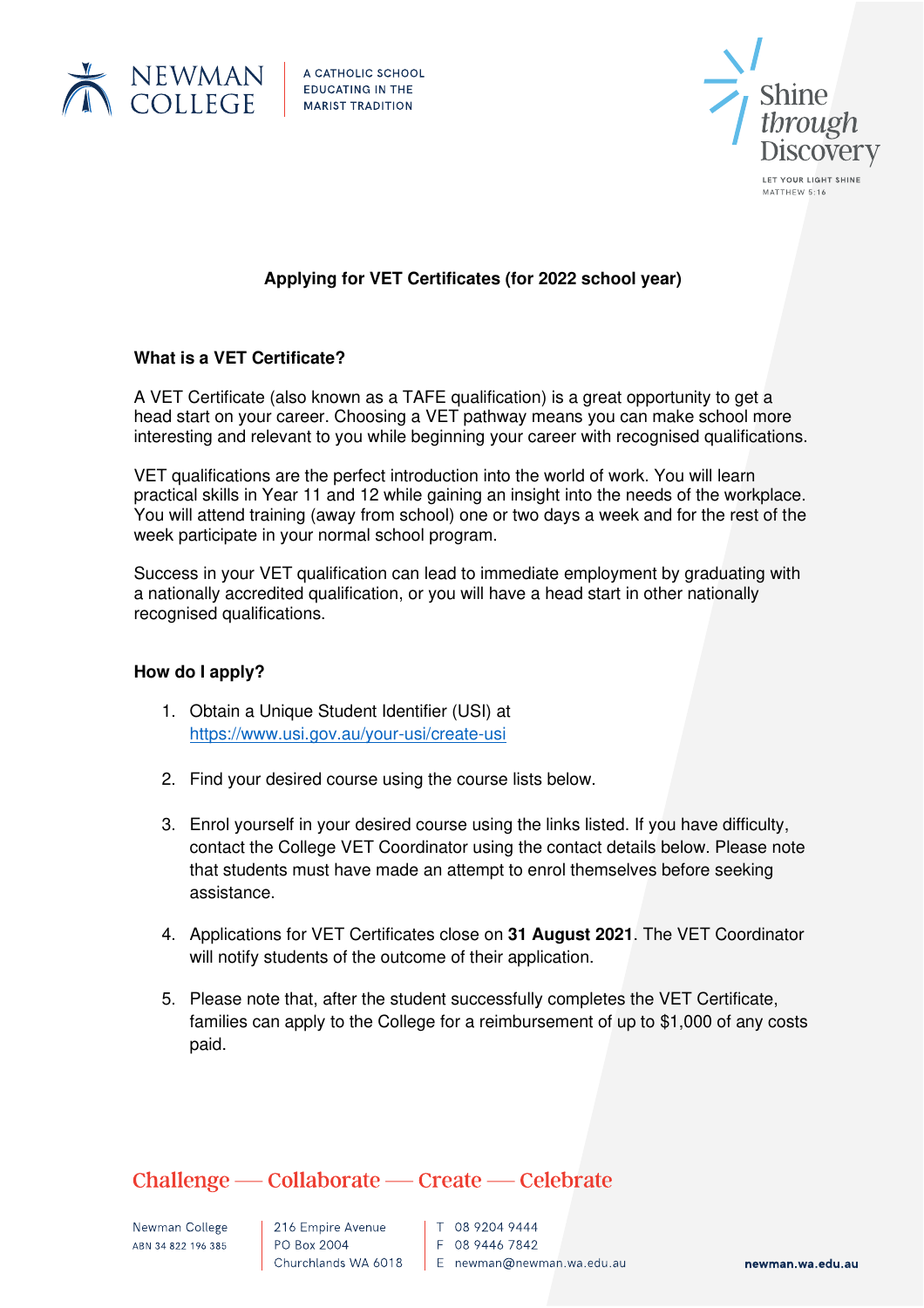## **Terms and conditions**

The following terms and conditions apply for enrolment in VET Certificates. The student's submission of an enrolment application for a VET Certificate is deemed to be acceptance of these terms and conditions.

| <b>Student</b>         | VET Certificates are only available to non-ATAR Pathway                                                                 |
|------------------------|-------------------------------------------------------------------------------------------------------------------------|
| eligibility            | students. Students undertaking the ATAR Pathway (that is, 4 or                                                          |
|                        | more ATAR subjects) are not eligible to apply.                                                                          |
| <b>Relationship to</b> | VET Certificates are chosen in addition to the student's 6 school-                                                      |
| school subjects        | based subjects.                                                                                                         |
| <b>Absence from</b>    | Students will be permitted to be absent from school 1 to 2 days per                                                     |
| school                 | week to attend their VET Certificate training.                                                                          |
|                        | Students are expected to make arrangements to catch up on                                                               |
|                        | missed work.                                                                                                            |
|                        | Extensions to due dates for school assessments will not be                                                              |
|                        | granted due to absences associated with VET Certificate study.                                                          |
| <b>Student</b>         | Arrangements for absences from VET Certificate training (whether                                                        |
| absences from          | planned or unplanned) should be made directly with the student's                                                        |
| training               | lecturer.                                                                                                               |
| Communication          | Students enrolling in VET Certificates are undertaking study with a                                                     |
| with families          | third party, separate from Newman College. Newman College does                                                          |
|                        | not regularly receive information regarding student progress or                                                         |
|                        | welfare, and is not able to provide ongoing updates to families on                                                      |
|                        | student progress in VET Certificate courses.                                                                            |
|                        | For questions or concerns regarding a student's progress in their                                                       |
|                        | VET Certificate, please contact the College VET Coordinator who                                                         |
|                        | will be able to provide information on resolving the issue.                                                             |
| <b>Course length</b>   | VET Certificates are either 1 year or 2 years duration. Families can                                                    |
|                        | check the duration of courses using the links below, or by                                                              |
| <b>Commencement</b>    | contacting the College VET Coordinator.                                                                                 |
| information            | Where possible, Newman College will provide families with<br>information concerning course commencement dates/times and |
|                        | necessary materials. This is dependent on the College receiving                                                         |
|                        | the relevant information from the Registered Training Organisation.                                                     |
|                        | Some Registered Training Organisations communicate with                                                                 |
|                        | families directly, whilst others communicate via Newman College.                                                        |
| Quality                | All VET Certificate courses are delivered by Registered Training                                                        |
| endorsement            | Organisations (RTOs) and are recognised qualifications under the                                                        |
|                        | Australian Qualifications Framework. Inclusion of a VET Certificate                                                     |
|                        | course in this document is not an endorsement or recommendation                                                         |
|                        | of the course or RTO by Newman College.                                                                                 |
| <b>Fees</b>            | Fees can vary widely. Some VET Certificates have no cost,                                                               |
|                        | whereas others attract a significant cost. Families are advised to                                                      |
|                        | check fees using the links below, or with the College VET                                                               |
|                        | Coordinator.                                                                                                            |
|                        | Families are responsible for payment of VET Certificate fees                                                            |
|                        | (however, see below for reimbursement).                                                                                 |
| Fee                    | Newman College will reimburse families the cost of a VET                                                                |
| reimbursement          | Certificate, up to a limit of \$1,000 per qualification. Reimbursement                                                  |
|                        | is paid upon successful completion of the qualification.                                                                |
|                        | Families must request reimbursement from the College once the                                                           |
|                        | VET Certificate is completed.                                                                                           |
|                        |                                                                                                                         |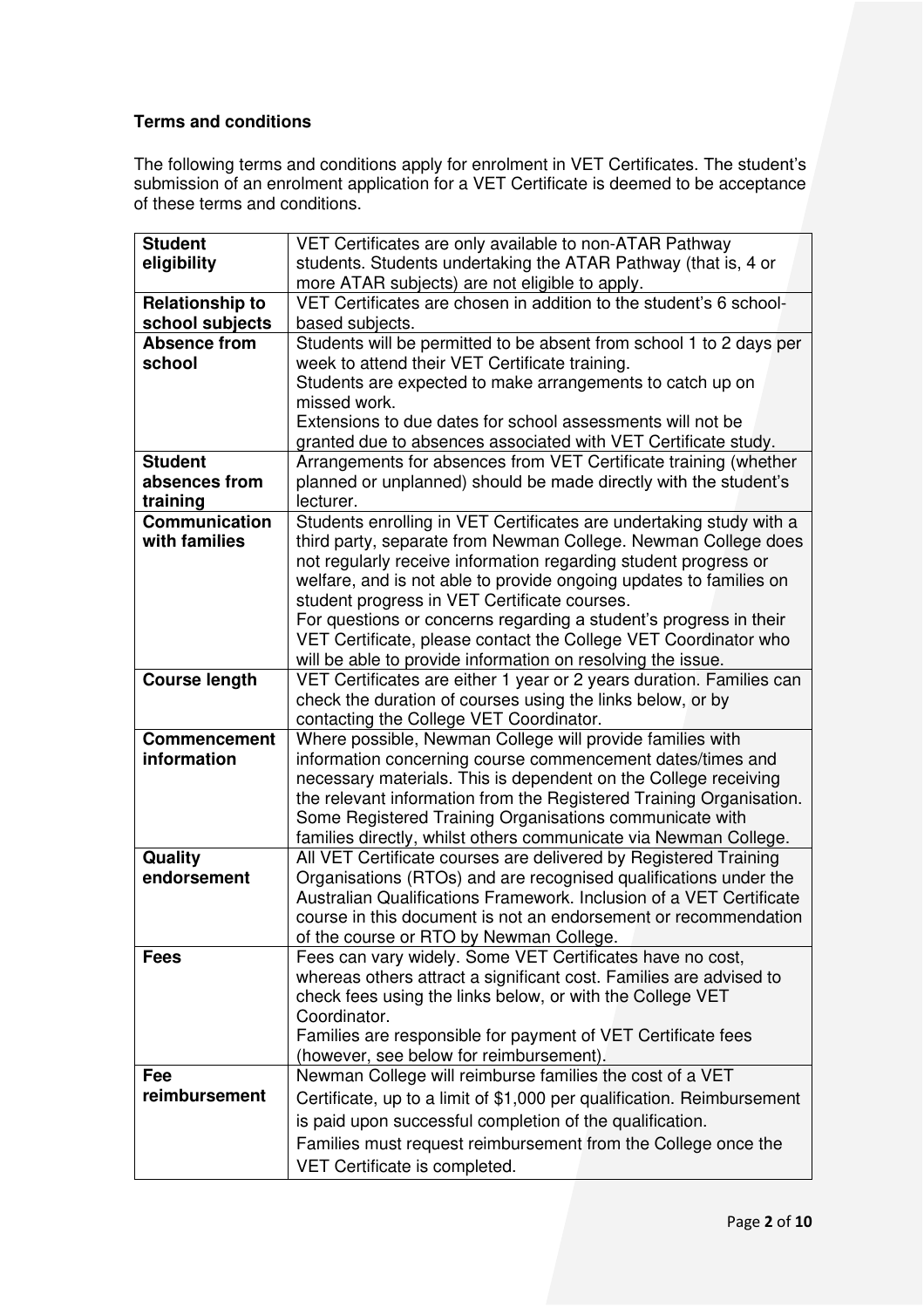# **VET Certificates available for 2022 school year**

| Provider:<br><b>North Metropolitan TAFE</b>                                                                                                                                                                                                                                                                                                                                                                                                                                                                                                                                                                                                                                                |  |
|--------------------------------------------------------------------------------------------------------------------------------------------------------------------------------------------------------------------------------------------------------------------------------------------------------------------------------------------------------------------------------------------------------------------------------------------------------------------------------------------------------------------------------------------------------------------------------------------------------------------------------------------------------------------------------------------|--|
| Further information about each Certificate can be found here:<br>https://www.northmetrotafe.wa.edu.au/sites/default/files/2021-07/C21%20-<br>%20017%20VETDSS%202022%20Course%20Guide.pdf                                                                                                                                                                                                                                                                                                                                                                                                                                                                                                   |  |
| To enrol at North Metropolitan TAFE, use this link:                                                                                                                                                                                                                                                                                                                                                                                                                                                                                                                                                                                                                                        |  |
| https://sms.tafe.wa.edu.au/T1PRD/CiAnywhere/Web/NMT/StudentCore/StudentApplica<br>tionRegistrationMyMaintenance?f=%24SC.STUAPPREG.MNT&suite=SM                                                                                                                                                                                                                                                                                                                                                                                                                                                                                                                                             |  |
| Students require additional documentation to enrol at North Metro TAFE<br>Note:<br>SCSA number (also called WA Student Number, available from Newman<br>College school reports)<br>An electronic copy of most recent school report (available from Seqta).<br>$\bullet$<br>Proof of Australian citizenship or permanent residency, or proof of<br>$\bullet$<br>temporary visa.<br>OLNA results.<br>$\bullet$<br>Any documentation that may assist the student's application, such as<br>$\bullet$<br>references or previously completed certificates.<br>A Student Statement outlining why the student should be selected to<br>participate in the course (maximum length 500 characters). |  |
| <b>Automotive</b><br>AUR20716<br>Certificate II in Automotive Vocational Preparation                                                                                                                                                                                                                                                                                                                                                                                                                                                                                                                                                                                                       |  |
| <b>Building and Construction</b><br>52824WA<br>Certificate II in Building and Construction (Carpentry and Joinery)<br>CPC20211<br>Certificate II in Construction Pathways (Building Maintenance)<br>Certificate II in Furniture Making (Cabinet Making Pre-Apprenticeship)<br>MSF20313<br>Certificate II in Plumbing (Plumbing Pre-Apprenticeship)<br>52700WA<br>Certificate II in Building and Construction (Para-Professional)<br>52825WA                                                                                                                                                                                                                                                |  |
| <b>Business and Finance</b><br><b>FNS30317</b><br>Certificate III in Accounts Administration<br>Certificate III in Business Administration (Legal)<br><b>BSB31015</b><br>Certificate III in Business Administration (Medical)<br><b>BSB31115</b>                                                                                                                                                                                                                                                                                                                                                                                                                                           |  |
| <b>Creative Industries</b><br>MST20616<br>Certificate II in Applied Fashion Design and Technology<br>MEM30619<br>Certificate III in Jewellery Manufacture<br>Certificate III in Music Industry<br>CUA30915<br>CUA31015<br>Certificate III in Screen and Media                                                                                                                                                                                                                                                                                                                                                                                                                              |  |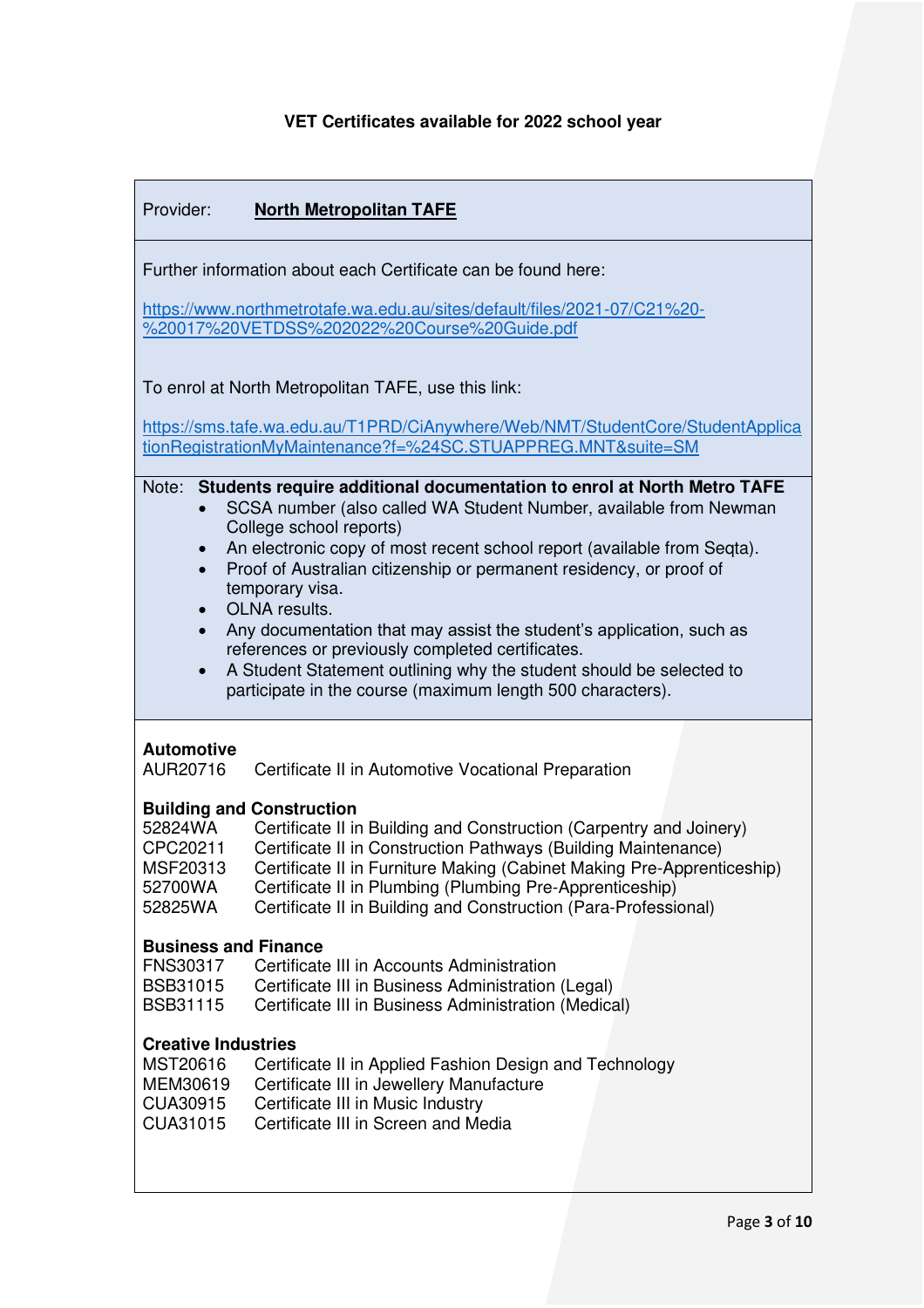## Provider: **North Metropolitan TAFE**

# **Education and Community Services**

- CHC22015 Certificate II in Community Services<br>CHC30113 Certificate III in Early Childhood & Eq
- CHC30113 Certificate III in Early Childhood & Education and Care<br>CHC30213 Certificate III in Education Support
- Certificate III in Education Support

# **Electrical and Electrotechnology**

- UEE20511 Certificate II in Computer Assembly and Repair<br>UEE20711 Certificate II in Data and Voice Communications
- UEE20711 Certificate II in Data and Voice Communications<br>UEE21911 Certificate II in Electronics
- **Certificate II in Electronics**

#### **Health, Beauty and Fitness**

| SIS30315        | Certificate III in Fitness                |
|-----------------|-------------------------------------------|
| <b>HLT23215</b> | Certificate II in Health Support Services |
| SHB30215        | Certificate III in Make-Up                |
| HLT36015        | Certificate III in Population Health      |
| SHB20216        | Certificate II in Salon Assistant         |
| SIS30115        | Certificate III in Sport and Recreation   |

### **Engineering and Mining**

| MEM20413 | Certificate II in Engineering Pathways                               |  |
|----------|----------------------------------------------------------------------|--|
| MEM30505 | Certificate III in Engineering                                       |  |
| 52845WA  | Certificate II in Autonomous Workplace Operations                    |  |
| 22527VIC | Certificate II in Integrated Technologies (Robotics Control Systems) |  |
| CPP20116 | Certificate II in Surveying and Spatial Information Services         |  |
| MSL20118 | Certificate II in Sampling and Measurement                           |  |

# **Hospitality, Tourism and Events**

- 
- SIT30516 Certificate III in Events<br>SIT20416 Certificate II in Kitchen Certificate II in Kitchen Operations (Cookery/Patisserie Pre-Apprentice
- SIT30116 Certificate III in Tourism

#### **Library and Information Services**

BSB31215 Certificate III in Library and Information Services

# **Networking and Security<br>ICT30120** Certificate II

Certificate III in Information Technology (Network Administration) ICT30120 Certificate III in Information Technology (Cyber Security)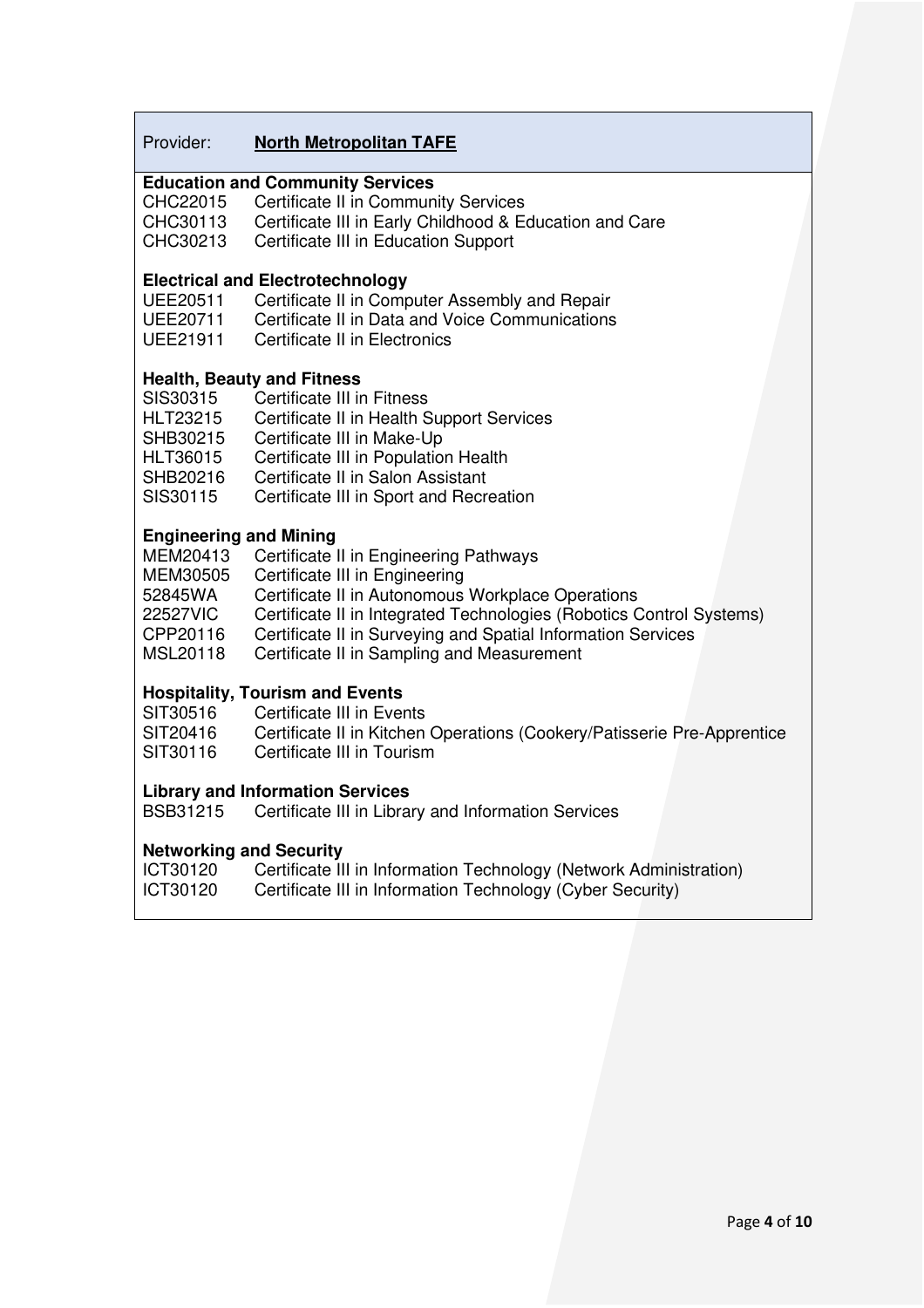| Provider:                                                                                                                                                                                                                                                                                                                                                         | <b>South Metropolitan TAFE</b>                                                                                                                                                                                                                                                                                                          |
|-------------------------------------------------------------------------------------------------------------------------------------------------------------------------------------------------------------------------------------------------------------------------------------------------------------------------------------------------------------------|-----------------------------------------------------------------------------------------------------------------------------------------------------------------------------------------------------------------------------------------------------------------------------------------------------------------------------------------|
| Further information about each Certificate can be found here:<br>https://www.southmetrotafe.wa.edu.au/sites/default/files/2021-                                                                                                                                                                                                                                   |                                                                                                                                                                                                                                                                                                                                         |
|                                                                                                                                                                                                                                                                                                                                                                   | 07/2022VETDSSCourseGuideV2.pdf                                                                                                                                                                                                                                                                                                          |
|                                                                                                                                                                                                                                                                                                                                                                   | To enrol at South Metropolitan TAFE, use this link:<br>https://www.southmetrotafe.wa.edu.au/applications/vetdss-applications                                                                                                                                                                                                            |
| Students require additional documentation to enrol at South Metro TAFE<br>Note:<br>SCSA number (also called WA Student Number, available from Newman<br>College school reports)<br>An electronic copy of most recent school report (available from Seqta).<br>Proof of Australian citizenship or permanent residency, or proof of<br>$\bullet$<br>temporary visa. |                                                                                                                                                                                                                                                                                                                                         |
| OLNA results.<br>Any documentation that may assist the student's application, such as<br>references or previously completed certificates.<br>A Student Statement outlining why the student should be selected to<br>$\bullet$<br>participate in the course (maximum length 500 characters).                                                                       |                                                                                                                                                                                                                                                                                                                                         |
| <b>Aviation</b><br>MEA20418<br>AVI30219<br>AVI30419<br>52821WA                                                                                                                                                                                                                                                                                                    | Certificate II in Aeroskills (Mechanical Pre-Apprenticeship)<br>Certificate III in Aviation (Cabin Crew)<br>Certificate III in Aviation (Remote Pilot)<br>Certificate III in Aviation (Support Services and Operations)                                                                                                                 |
| SFI20119<br>SFI20219<br>ACM20117                                                                                                                                                                                                                                                                                                                                  | <b>Animals and Environment</b><br>Certificate II in Aquaculture<br>Certificate II in Fishing Operations<br>Certificate II in Animal Studies                                                                                                                                                                                             |
| <b>Logistics</b><br><b>TLI21815</b>                                                                                                                                                                                                                                                                                                                               | Certificate II in Logistics                                                                                                                                                                                                                                                                                                             |
| <b>Automotive</b><br>AUR20716<br>AUR20716<br>AUR20716<br>AUR20716                                                                                                                                                                                                                                                                                                 | Certificate II in Automotive Vocational Preparation (Automotive Body<br>Repair Panel Beating or Body Painter)<br>Certificate II in Automotive Vocational Preparation (Heavy Automotive)<br>Certificate II in Automotive Vocational Preparation (Light Vehicle)<br>Certificate II in Automotive Vocational Preparation (Light, Heavy and |
| Electrical Rotation)<br><b>Education and Community Services</b><br><b>Certificate II in Community Services</b><br>CHC22015<br>CHC22015<br>Certificate II in Community Services (Focus-Early Childhood Sector)                                                                                                                                                     |                                                                                                                                                                                                                                                                                                                                         |
| CHC30113<br>CHC30213                                                                                                                                                                                                                                                                                                                                              | Certificate III in Early Childhood Education and Care<br>Certificate III in Education Support                                                                                                                                                                                                                                           |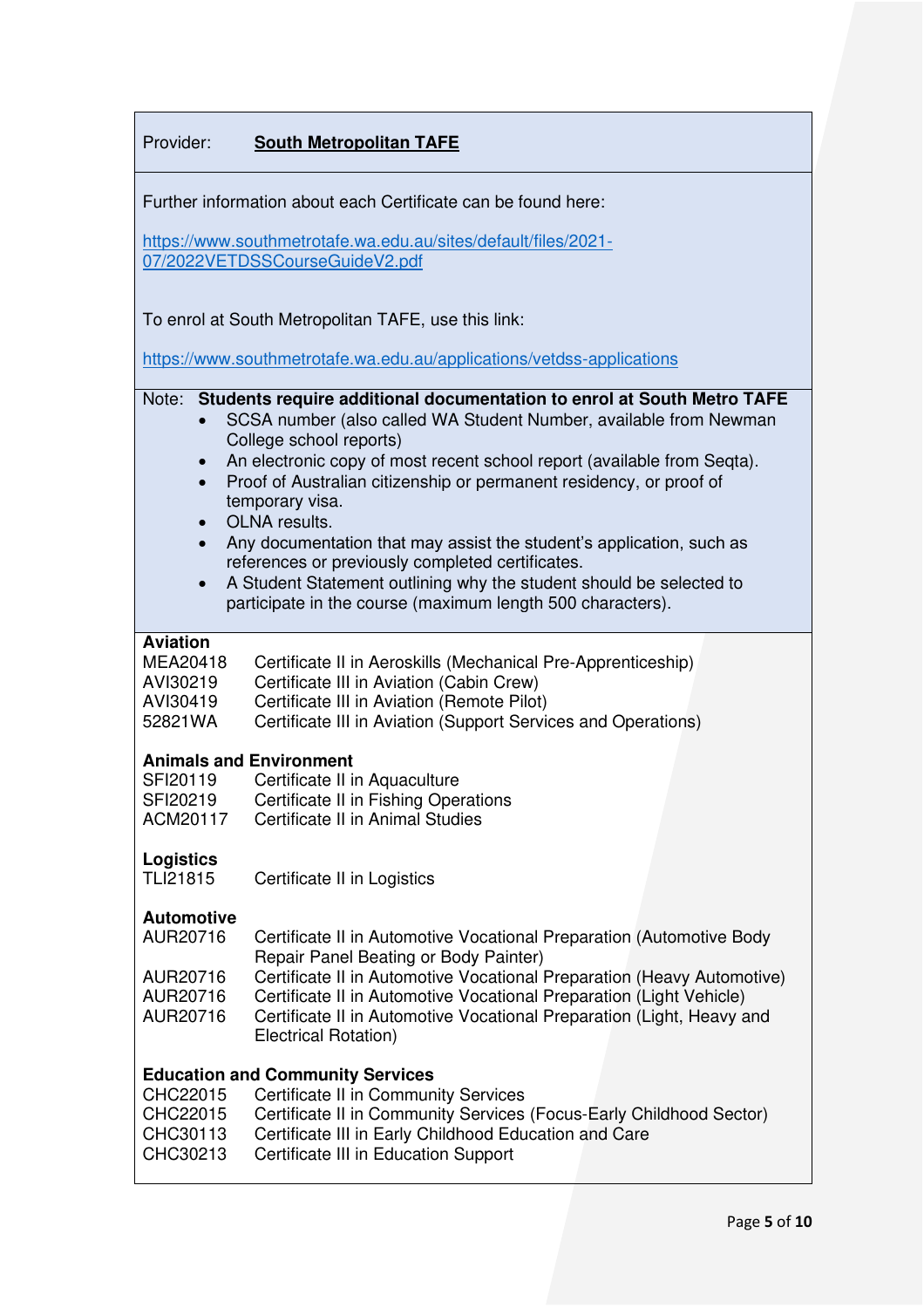# Provider: **South Metropolitan TAFE**

|                               | <b>Building and Construction</b>                                          |
|-------------------------------|---------------------------------------------------------------------------|
| 52824WA                       | Certificate II in Building and Construction (Bricklaying or Carpentry)    |
| 52824WA                       | Certificate II in Building and Construction (Painting and Decorating Pre- |
|                               | Apprenticeship)                                                           |
| 52824WA                       | Certificate II in Building and Construction (Pathway Trades)              |
| 52825WA                       | Certificate II in Building and Construction (Para-professional)           |
| RII20715                      | Certificate II in Civil Construction                                      |
|                               |                                                                           |
| <b>UEE22011</b>               | Certificate II in Electrotechnology (Electrical Pre-Apprenticeship)       |
| MSF20313                      | Certificate II in Furniture Making (Cabinet Making Pre-Apprenticeship)    |
| 52700WA                       | Certificate II in Plumbing (Pre-Apprenticeship)                           |
|                               |                                                                           |
| <b>Creative Industries</b>    |                                                                           |
| MST20616                      | Certificate II in Applied Fashion Design and Technology                   |
|                               |                                                                           |
| <b>Engineering and Mining</b> |                                                                           |
| 52845WA                       | Certificate II in Autonomous Workplace Operations                         |
| <b>UEE20711</b>               | Certificate II in Data and Voice Communications                           |
| <b>UEE21911</b>               | Certificate II in Electronics                                             |
| MEM20105                      | Certificate II in Engineering (Heavy Fabrication Pre-Apprenticeship)      |
| MEM20105                      | Certificate II in Engineering (Mechanical Fitter Pre-Apprenticeship)      |
| MEM20413                      | Certificate II in Engineering Pathways (Machinery and Fabrication)        |
| MEM30505                      | Certificate III in Engineering (Technical)                                |
|                               |                                                                           |
| <b>22527VIC</b>               | Certificate II in Integrated Technologies (Robotics Control Systems)      |
| MSL30118                      | Certificate III in Laboratory Skills                                      |
|                               |                                                                           |
|                               | <b>Health, Beauty and Fitness</b>                                         |
| 52831WA                       | Certificate IV in Preparation for Health and Nursing Studies              |
| SHB20116                      | Certificate II in Retail Cosmetics                                        |
| SHB20216                      | Certificate II in Salon Assistant                                         |
|                               |                                                                           |
|                               | <b>Hospitality, Tourism and Events</b>                                    |
| FBP20217                      | Certificate II in Baking (Pre-Apprenticeship)                             |
| SIT20316                      | Certificate II in Hospitality                                             |
| SIT20416                      | Certificate II in Kitchen Operations (Commercial Cookery/Patisserie Pre-  |
|                               | Apprenticeship)                                                           |
| SIT30116                      | Certificate III in Tourism                                                |
| SIT30516                      | <b>Certificate III in Events</b>                                          |
|                               |                                                                           |
| <b>Information Technology</b> |                                                                           |
| ICT30120                      | Certificate III in Information Technology                                 |
| CUA31015                      | Certificate III in Screen and Media                                       |
|                               |                                                                           |
|                               | <b>Skill Set Courses (for Education Support Students)</b>                 |
| ACM20117                      | <b>Animal Studies Skill Set</b>                                           |
|                               |                                                                           |
| AUR20716                      | Automotive Vocational Preparation Skill Set                               |
| CHC22015                      | <b>Community Services Skill Set</b>                                       |
| 52824WA                       | Construction (Pathway - Trades) Skill Set                                 |
| 528254WA                      | Painting and Decorating Skill Set                                         |
| AHC21216                      | <b>Rural Operations Skill Set</b>                                         |
| SIT20316                      | <b>Hospitality Skill Set</b>                                              |
| <b>TLI21815</b>               | Logistics Skill Set                                                       |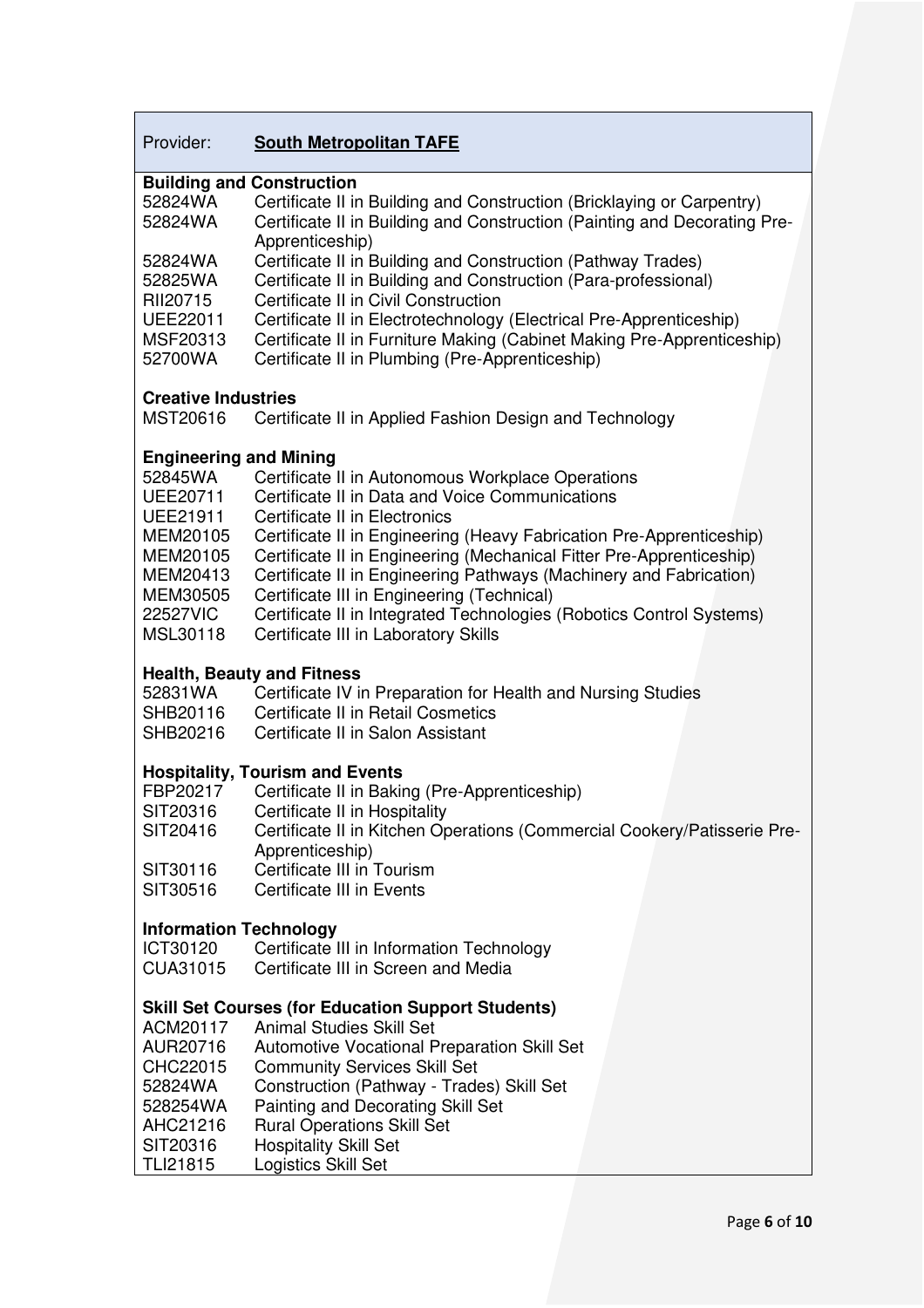## Provider: **DNA Kingston Training**

Further information about each Certificate can be found here:

[http://www.dnakingstontraining.edu.au/wp-content/uploads/2021/05/VET-for](http://www.dnakingstontraining.edu.au/wp-content/uploads/2021/05/VET-for-secondary-students-Prospectus-DNA-Kingston-Training-Courses-2022-Vol21-042021-SL.pdf)[secondary-students-Prospectus-DNA-Kingston-Training-Courses-2022-Vol21-042021-](http://www.dnakingstontraining.edu.au/wp-content/uploads/2021/05/VET-for-secondary-students-Prospectus-DNA-Kingston-Training-Courses-2022-Vol21-042021-SL.pdf) [SL.pdf](http://www.dnakingstontraining.edu.au/wp-content/uploads/2021/05/VET-for-secondary-students-Prospectus-DNA-Kingston-Training-Courses-2022-Vol21-042021-SL.pdf)

To enrol at DNA Kingston Training, use this link:

[http://www.dnakingstontraining.edu.au/vet\\_in\\_school\\_courses/](http://www.dnakingstontraining.edu.au/vet_in_school_courses/)

| <b>HLT35021</b> | Certificate III in Dental Assisting                                     |
|-----------------|-------------------------------------------------------------------------|
| <b>HLT35115</b> | Certificate III in Dental Laboratory Assisting                          |
| <b>HLT45021</b> | Certificate IV in Dental Assisting                                      |
| <b>HLT23215</b> | Certificate II in Health Support Services                               |
| <b>HLT41120</b> | Certificate IV in Health Care                                           |
| HLT21020        | Certificate II in Medical Service First Response                        |
| <b>BSB41419</b> | Certificate IV in Work Health and Safety                                |
| CHC33015        | Certificate III in Individual Support (Community or Disability streams) |
| 10585NAT        | Certificate III in Career Enhancement                                   |
| <b>BSB40520</b> | Certificate IV in Leadership & Management                               |
|                 |                                                                         |

### Provider: **Fremantle Education Centre (FEC)**

(note that students normally attend the Joondalup campus for training)

Go here further information about each course, and to enrol at FEC:

<https://fec.org.au/vet-in-schools-programs/>

| <b>BSB30115</b> | Certificate III in Business                           |
|-----------------|-------------------------------------------------------|
|                 |                                                       |
| <b>BSB40215</b> | Certificate IV in Business                            |
| CHC22015        | <b>Certificate II in Community Services</b>           |
| CHC32015        | <b>Certificate III in Community Services</b>          |
| CHC42015        | <b>Certificate IV in Community Services</b>           |
| <b>BSB20215</b> | Certificate II in Customer Engagement                 |
| CHC30113        | Certificate III in Early Childhood Education and Care |
| CHC30213        | Certificate III in Education Support                  |
| CHC40213        | Certificate IV in Education Support                   |
|                 |                                                       |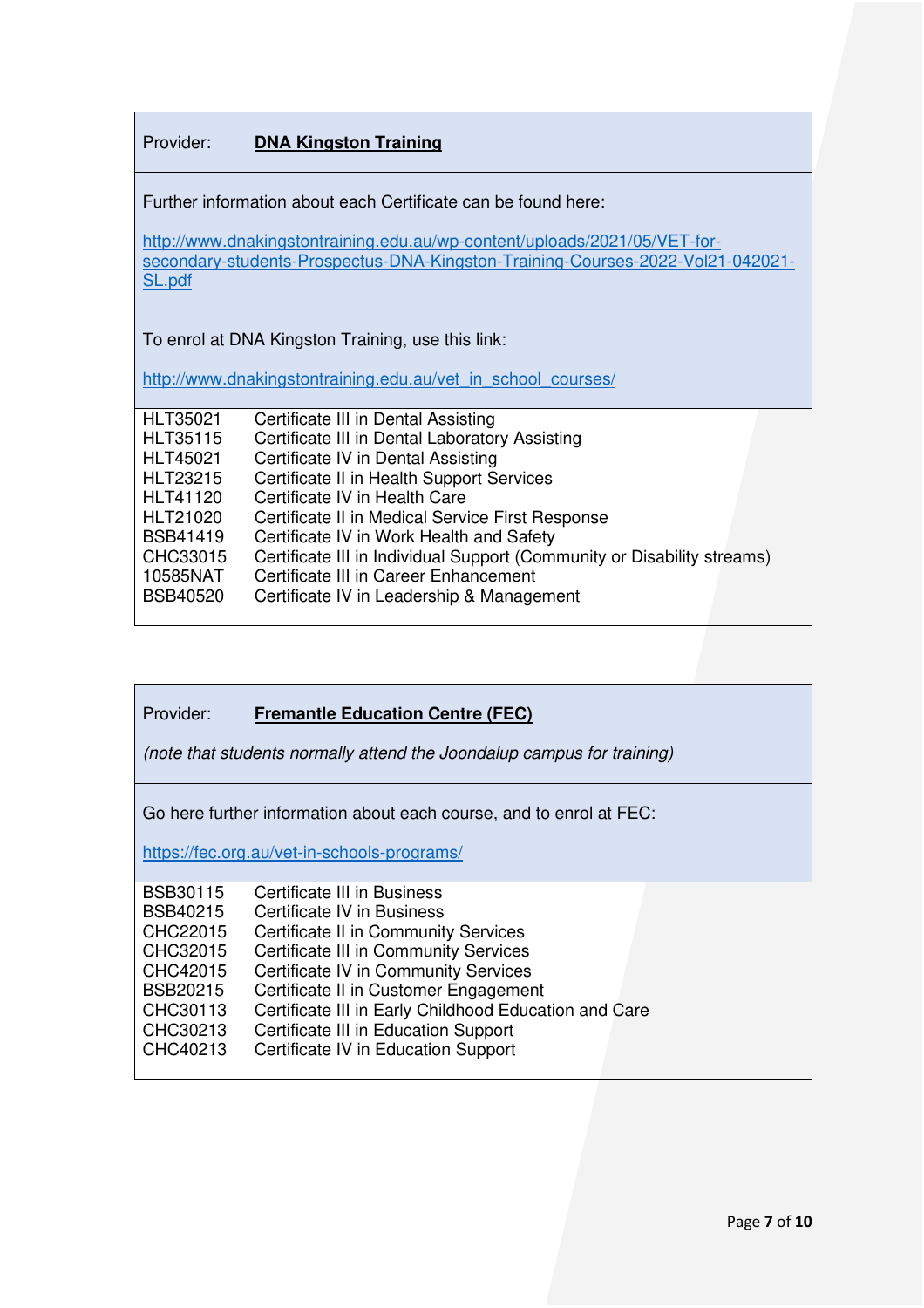# Provider: **Onsite (Dream Factory)**

Contact the College VET Coordinator if you require detailed information about these courses, and to enrol.

Go here further information about each course, and to enrol at Health Science Hub:

<https://www.healthsciencehub.com.au/programs>

| HLT21020        | Certificate II in Medical Service First Response                 |
|-----------------|------------------------------------------------------------------|
| HLT31220        | Certificate III in Basic Health Care                             |
| <b>HLT33115</b> | Certificate III in Health Services Assistance                    |
| 52831WA         | Certificate IV in Preparation for Health & Nursing Studies       |
| MSL30118        | Certificate III in Laboratory Skills                             |
| SIS30315        | Certificate III in Fitness                                       |
| CHC32015        | Certificate III in Community Services                            |
| ACM30117        | Certificate III in Animal Studies                                |
| 22442VIC        | Certificate IV in Science (Biology) - Exercise Science           |
| <b>2442VIC</b>  | Certificate IV in Science (Biology) - Mental Health & Psychology |
| 22442VIC        | Certificate IV in Science (Biology) - Animal & Marine Biology    |
| 22442VIC        | Certificate IV in Science (Biology) - Forensic Science           |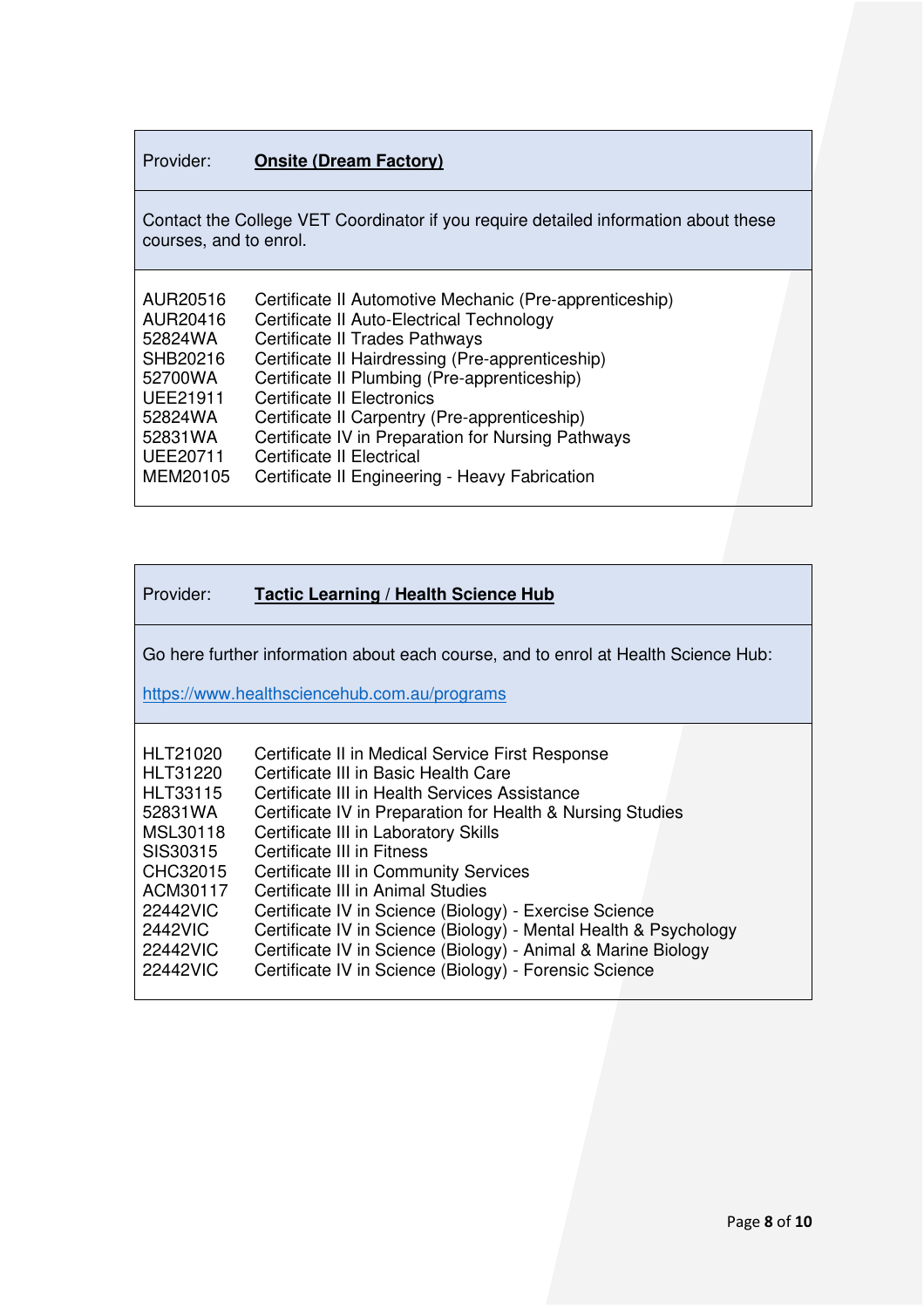# Provider: **Australian Institute of Fitness**

Go here for further information about this course, and use the contact details to enrol yourself:

[https://www.diamondfitness.com.au/uploads/1/3/3/5/133534343/certificate\\_lll\\_flyer\\_v.2.pdf](https://www.diamondfitness.com.au/uploads/1/3/3/5/133534343/certificate_lll_flyer_v.2.pdf)

SIS30315 Certificate III in Fitness

## Provider: **Motor Trade Association WA**

Go here for further information about this course, and contact the College VET Coordinator to enrol.

<https://www.mtawa.com.au/apprenticeship-services/pre-apprenticeships-in-schools/>

#### **Courses available in 2022:**

AUR20516 Certificate II in Automotive Servicing Technology

# Provider: **College of Mission and Evangelisation**

Go here for further information about this course, and contact the College VET Coordinator to enrol.

[https://acts2come.wa.edu.au/product/certificate-iii-in-christian-leadership](https://acts2come.wa.edu.au/product/certificate-iii-in-christian-leadership-ministry/#1441874023759-fa988392-b9ad2748-a44046de-a7e9)[ministry/#1441874023759-fa988392-b9ad2748-a44046de-a7e9](https://acts2come.wa.edu.au/product/certificate-iii-in-christian-leadership-ministry/#1441874023759-fa988392-b9ad2748-a44046de-a7e9)

10601NAT Certificate III in Catholic Youth Ministry and Leadership